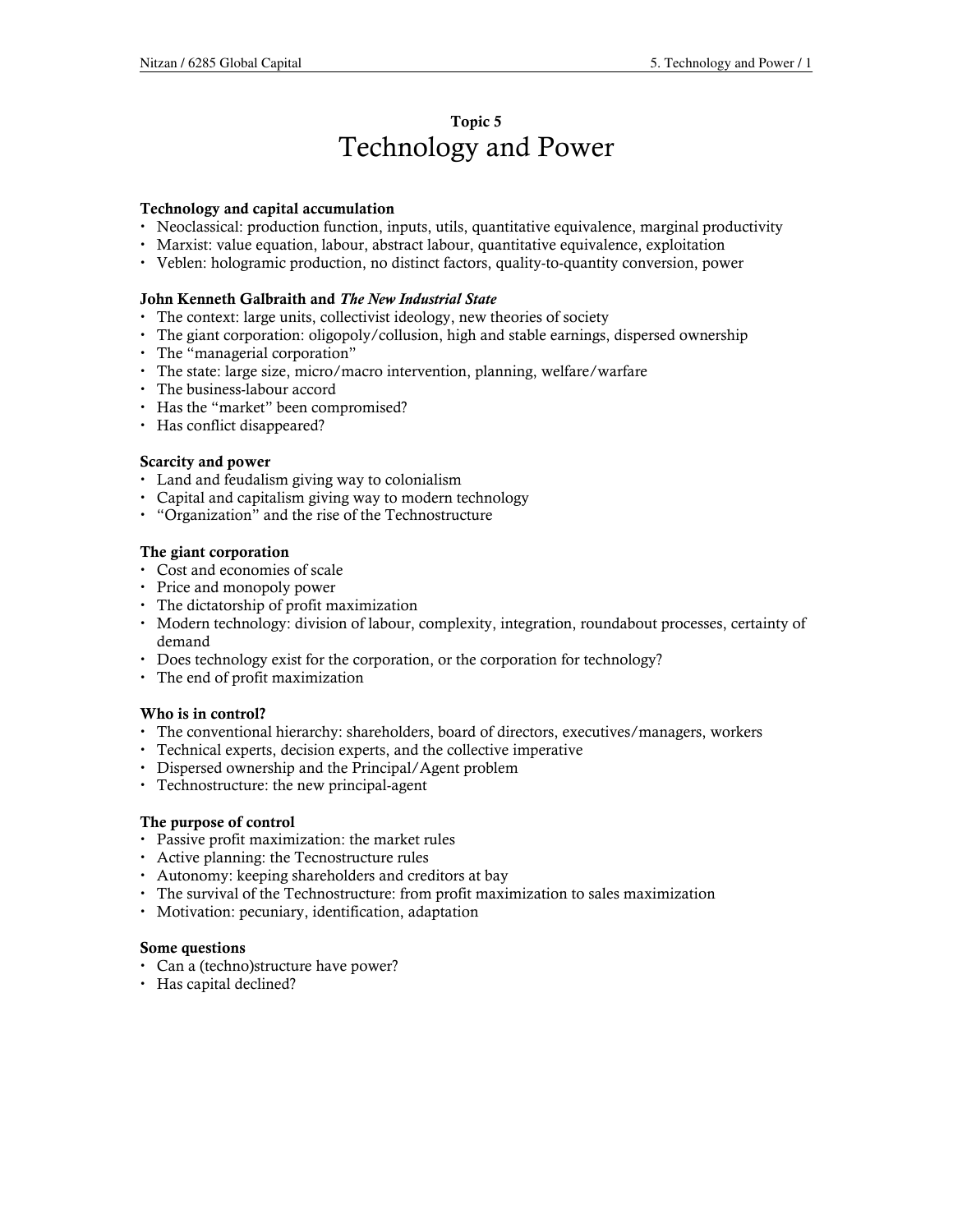## Lewis Mumford and The Myth of the Machine

- Technology: material versus symbolic
- Language: the magic of self control
- Language: the first prerequisite/model of technology
- Types of technology: democratic vs. authoritarian
- Ideal types of society: Neolithic vs. power civilization
- Acceptance of death, fear of death

#### Neolithic society

- Abundance: material and biological
- Limited division of labour, equality, lack of systemic violence
- Inventions: morality, self-discipline, systematic cooperation, order and foresight
- Limitations: closure to the outside, suspicion, pettiness, inevitable stagnation

#### Power civilization

- Material fragility: complexity and the risk of total loss
- Hierarchical, absolute power
- Symbolic drives: the discovery of the cosmos
- Sun gods, astrology, mathematics, written language
- The threat of infinity: human mortality
- The promise of infinity: human capabilities
- The Mega-machine and the quest for immortality: imitating the cosmic order on earth

#### The Mega-machine

- Components: labour, army, bureaucracy
- Control: royalty and clergy
- Minute division of labour, rigid segmentation, strict discipline
- Reuleaux definition and the social machine
- Visible output vs. inner drive: power for the sake of power